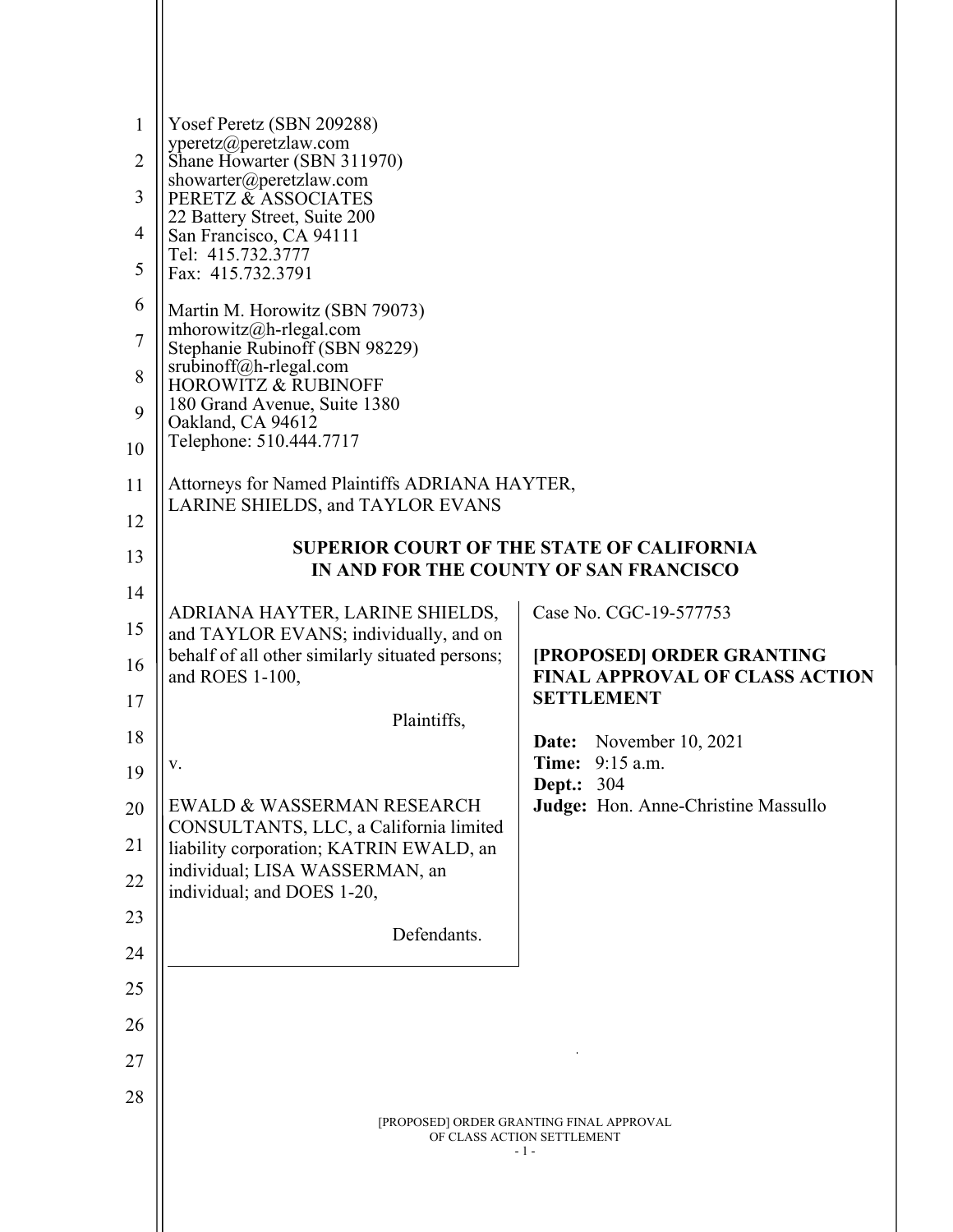1  $\overline{2}$ 3 4 5 The Court has before it Plaintiffs' unopposed Motion for Final Approval of Class Action Settlement. After reviewing Plaintiffs' Motion for Final Approval and the supporting documents, the parties' settlement agreement in this matter (the "Settlement Agreement"), and other papers filed herein, and after conducting a hearing on Plaintiffs' Motion, the Court hereby finds and orders as follows:

6

1. For the purposes of this Order, the Court adopts all defined terms as set forth in the Settlement Agreement previously filed with this Court.

7 8 2. This Court has jurisdiction over the subject matter of this litigation and over all parties and Class Members in this litigation.

9 10 11 12 13 3. Pursuant to this Court's Preliminary Approval Order, the Settlement Administrator completed the distribution of the Class Notice to the Class as previously approved by the Court. The Class Notice informed the Class Members of the Settlement terms, their rights to object or opt-out of the Settlement, their rights to dispute the number of Work Weeks according to Defendants' business records, and their rights to appear in person or by counsel at the Final Approval Hearing and be heard regarding approval of the Settlement.

14 15 4. Adequate periods of time to respond and to act were provided by each of these procedures.

16 17 18 5. The Court finds that the distribution of the Notice, which was carried out pursuant to the Settlement Agreement, constituted the best notice practicable under the circumstances and fully met the requirements of due process.

19 20 21 6. The Court finds that the class definitions are properly set forth in the Settlement Agreement and that those definitions are sufficient for the purpose of California Rule of Court  $3.765(a)$ .

22 7. The Court finds that no Class Members have objected or opted out of the Settlement.

23 24 25 26 27 28 8. The Court finds that the Settlement Agreement was the product of arm's length negotiations between experienced counsel. After considering Defendants' potential exposure, the likelihood of success on the class claims, the risk, expense, complexity and delay associated with further litigation, the risk of maintaining class certification through trial, the experience and views of Plaintiffs' Counsel, and the reaction of the Class to the Settlement, as well as other relevant factors, the Court finds that the Settlement, as set forth in the Settlement Agreement, is fair,

> [PROPOSED] ORDER GRANTING FINAL APPROVAL OF CLASS ACTION SETTLEMENT

> > $-2$  -